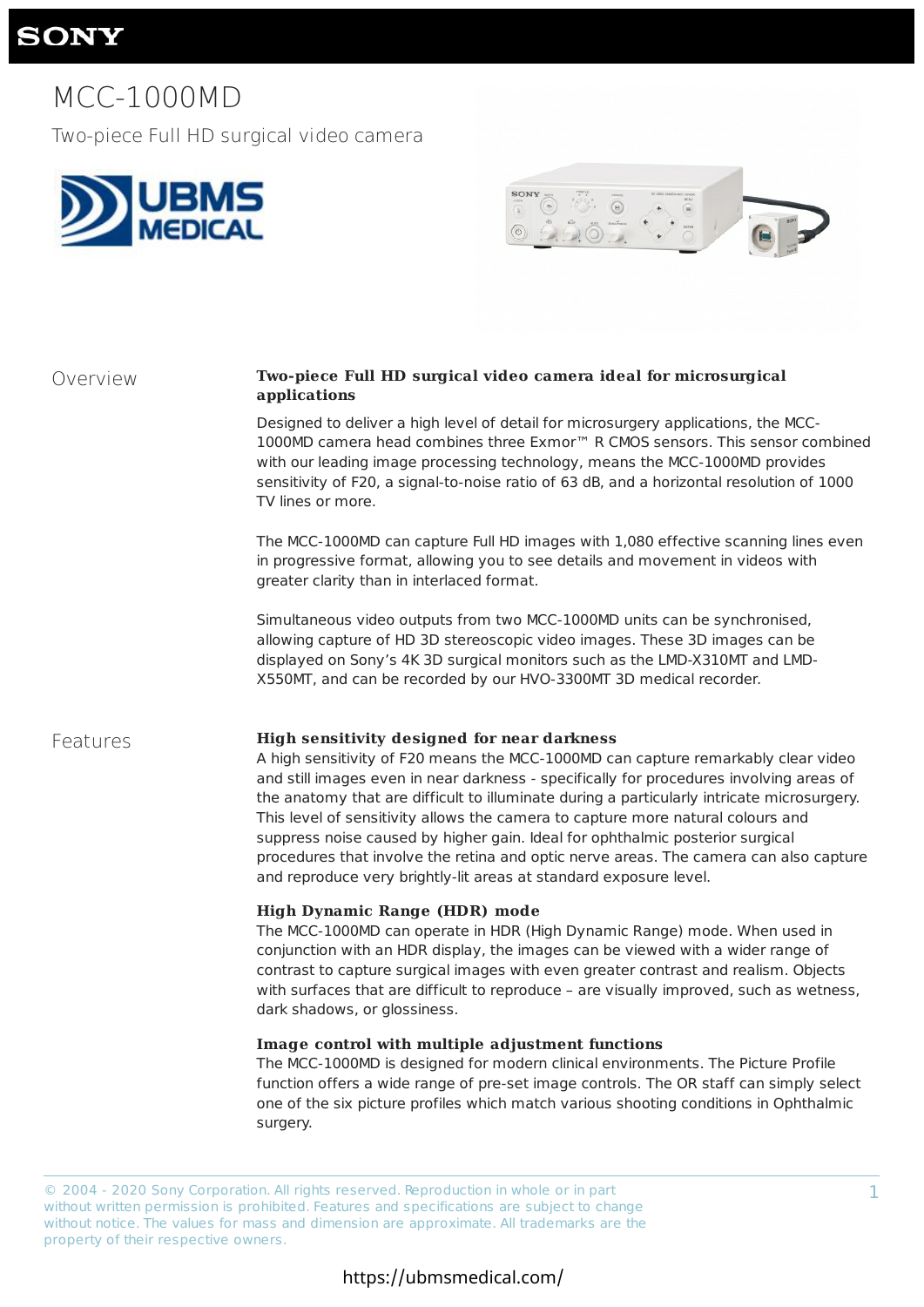2

## Specifications

The MCC-1000MD also features other image-adjusting features such as Auto Exposure, Knee, Digital Zoom, Picture Profile, Picture Flip, and GenLock. The Picture Flip function can turn the camera picture horizontally, vertically, or both horizontally and vertically according to the microscope.

## **Various outputs for flexible connectivity**

The MCC-1000MD has enough output flexibility to connect with medical modalities with HDMI, HD-SDI (3G-SDI), S-Video, and composite video connectivity built in. This makes is easy to integrate the camera seamlessly into your current set up - be it SD or HD while ensuring you're future-proofed for migration to any other workflow.

All outputs are active simultaneously, so it can be used with a second or even third monitor in the operating room.

## **Fluorescein mode**

For ophthalmological examination which requires the use of fluorescein dyes, the MCC-1000MD is equipped with a fluorescein mode that produces optimal image quality when shooting objects that yield fluorescence by reacting to fluorescein. It adjusts the saturation and hue for only the fluorescent colour.

## **Easily attachable to surgical microscopes**

The MCC-1000MD can be attached to a range of widely-used surgical microscopes by using the optional accessory Sony CCMA-2DAR, a compatible camera adapter. This enables surgeons to acquire Full HD quality 2D video images of ophthalmology and neurology microsurgical procedures.

## **Convenient foot switch operation**

The MCC-1000MD can be connected to two foot switches, which allow hands free control over functions such as switching picture profile change and pausing image on screen.

| <b>Camera Head</b>           |                                                                                                                                                          |
|------------------------------|----------------------------------------------------------------------------------------------------------------------------------------------------------|
| Image Device                 | 1/2.8 type "Exmor" R CMOS image sensor,<br>RGB 3CMOS type                                                                                                |
| <b>Effective Pixels</b>      | 1920 (H) x 1080 (V)                                                                                                                                      |
| Lens Mount                   | C-mount                                                                                                                                                  |
| Sensitivity                  | F13 (Typical) (At 1080/59.94i, 89.9%<br>reflection, 2000 lx)<br>F20 (Typical) (At 1080/59.94i, 89.9%<br>reflection, 2000 lx, "High Sensitivity" is "ON") |
| Picture S/N                  | 63 dB (Y) (Typical)                                                                                                                                      |
| <b>Horizontal Resolution</b> | 1000 TV lines or more                                                                                                                                    |
| Gain                         | $0$ dB to 30 dB                                                                                                                                          |
| <b>Shutter Speed</b>         | 1/60 to 1/10000                                                                                                                                          |
| Slow Shutter                 | 2 to 8 Frames                                                                                                                                            |
| Camera Cable Connector       | 20-pin, round                                                                                                                                            |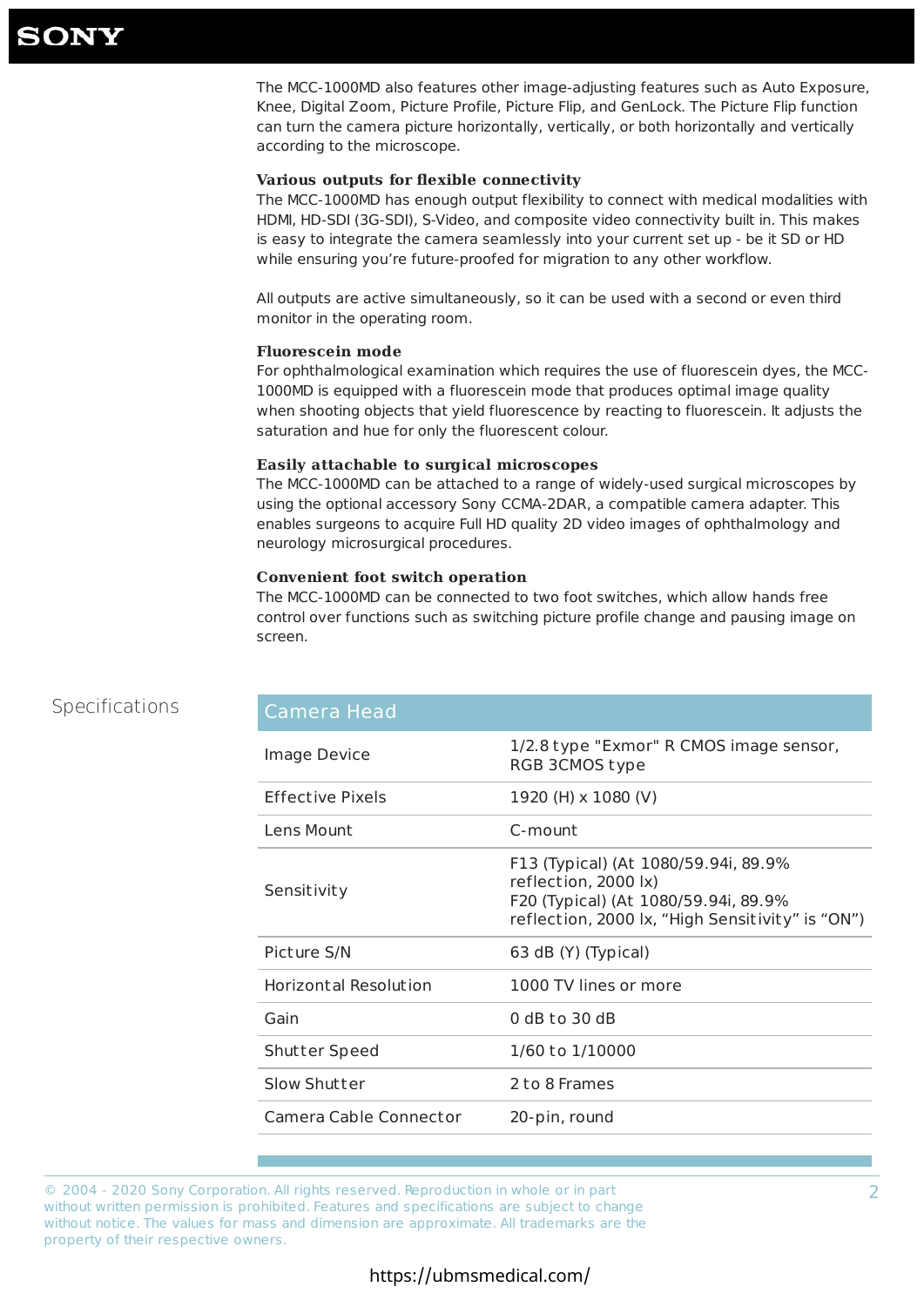# **SONY**

| Camera Control Unit |  |
|---------------------|--|
|                     |  |

| <b>HD-SDI Video Format</b>                | 1080/60i<br>1080/60p<br>1080/50i<br>1080/50p |
|-------------------------------------------|----------------------------------------------|
| Picture Profile                           | Yes (Six settings)                           |
| Picture Flip                              | Yes                                          |
| <b>Freeze Function</b>                    | Yes (capturing a still image)                |
| <b>Color Bar</b>                          | Off / Multi / EBU 75% / EBU 100% / Test Saw  |
| Camera Synchronization for<br>3D-shooting | Yes                                          |
| <b>AC Power Operation</b>                 | Yes                                          |

| Connectors               |                                                                                                                                                 |
|--------------------------|-------------------------------------------------------------------------------------------------------------------------------------------------|
| Input Connectors         | Remote contact switch connectors 1, 2<br>(Stereo mini jack)                                                                                     |
| <b>Output Connectors</b> | $VIDEO$ OUT $(x1)$<br>(BNC)<br>S VIDEO OUT (x1)<br>(4-pin mini DIN connector)<br>HDMI OUT (x1) (HDMI connector)<br>HD-SDI OUT (x2) (BNC, HD/3G) |
| Input/Output Connectors  | CAMERA (x1) (20-pin, round)<br>RS-232C (x1) (D-sub 9-pin)<br>3D-SYNC IN, OUT (BNC)                                                              |
| <b>Other Connector</b>   | Equipotential ground connector (x1)                                                                                                             |

| <b>Power Requirements</b>                   | 100 V to 240 V AC, 50/60Hz                                               |
|---------------------------------------------|--------------------------------------------------------------------------|
| Input Current                               | $0.40 A - 0.25 A$                                                        |
| <b>Operating Temperature</b>                | $0^{\circ}$ C to 40 $^{\circ}$ C<br>32°F to 104°F                        |
| <b>Operating Humidity</b>                   | 20% to 80% (no condensation allowed)                                     |
| <b>Storage and Transport</b><br>Temperature | $-20^{\circ}$ C to $+60^{\circ}$ C<br>$-4^{\circ}$ F to $+140^{\circ}$ F |
| Storage and Transport<br>Humidity           | 20% to 90% (no condensation allowed)                                     |
| Storage and transport<br>pressure           | 700 hPa to 1,060 hPa                                                     |
| Mass (Camera Head)                          | approx. 60 g                                                             |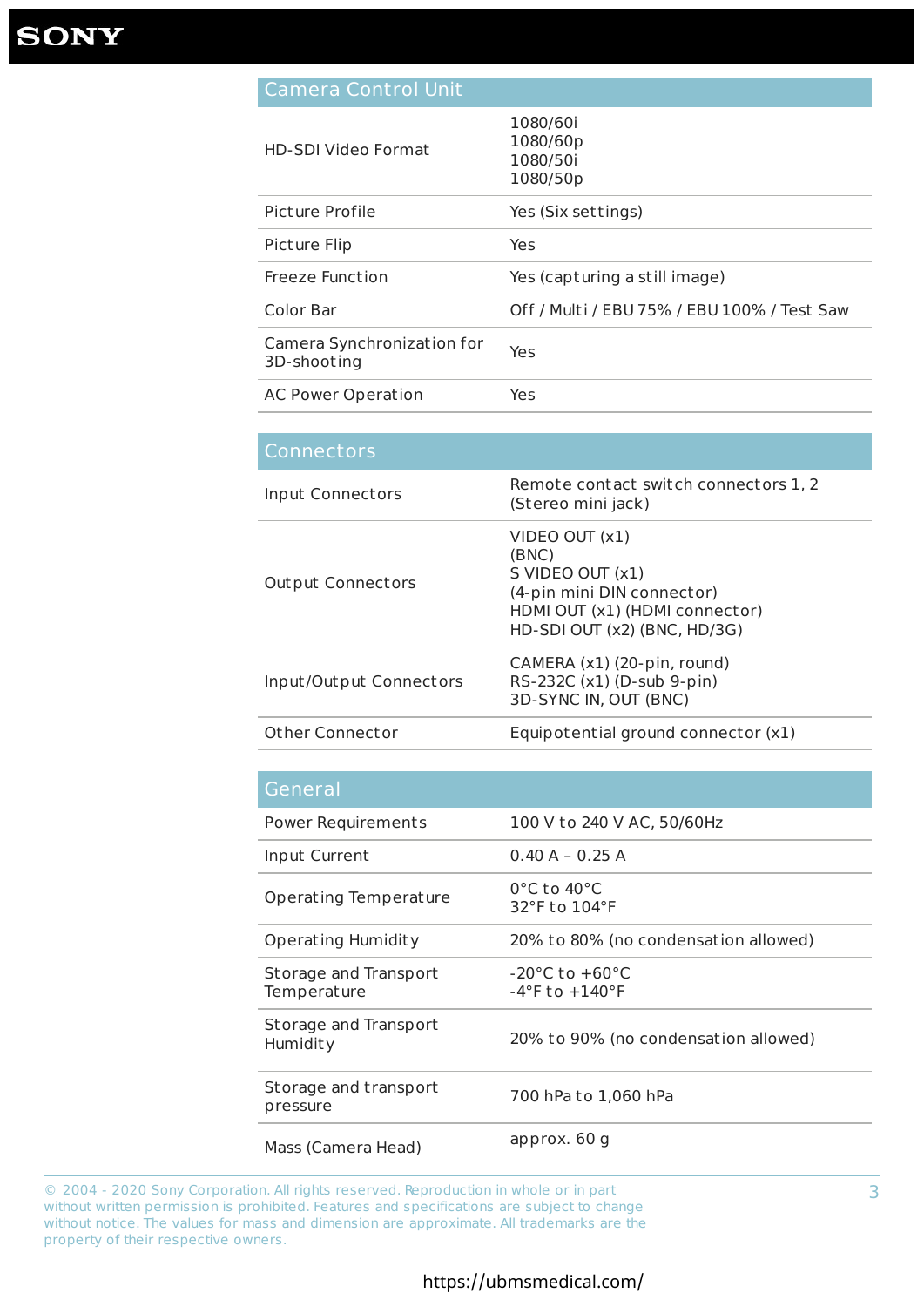4

|                                                                           | approx. $2.1$ oz                                                                                                                                                                                                                 |
|---------------------------------------------------------------------------|----------------------------------------------------------------------------------------------------------------------------------------------------------------------------------------------------------------------------------|
| Mass (Camera Control Unit)                                                | approx. 1.9 kg<br>approx. 4 lb. 3 oz                                                                                                                                                                                             |
| Dimensions (Camera Head)<br>(WHD, excluding longest)<br>protrusions) $*1$ | approx. $34 \times 39 \times 43$ mm<br>approx. 1 3/8 x 1 9/16 x 1 3/4 in.                                                                                                                                                        |
| Dimensions (Camera Control<br>Unit) (exclusing longest<br>protrusions)    | approx. 200 x 62 x 264 mm<br>approx. 7 7/8 x 2 1/2 x 10 1/2 in.                                                                                                                                                                  |
| Supplied Items                                                            | Lens mount cap $(x1)$<br>Before Using This Unit (x1)<br>CD-ROM (Instruction for Use in PDF format<br>(x1)<br>Warranty Booklet (x1)<br>Service Contact List (x1)                                                                  |
| Separately-Sold Accessories                                               | Camera Cable<br>$-$ CCMC-SA06 (standard 6 m, 19.6 ft.)<br>- CCMC-SA10 (standard 10 m, 32.8 ft.)<br>- CCMC-SA15 (standard 15 m, 49.2 ft.)<br>- CCMC-EA05 (extension 5 m (16.4 ft.)<br>Foot Switch (FS-24) *2                      |
| <b>Compliance with Medical</b><br><b>Safety Standards</b>                 | This product is distributed to the US and EU<br>as a medical device and satisfies product<br>safety standards (e.g. IEC 60601-1). For<br>more details, please contact your nearest<br>Sony sales office or an authorized dealer. |

## Related products



**LMD-X310MD** 31-inch 4K 2D LCD medical monitor



**LMD-2735MD** 27-inch Full HD 2D LCD medical monitor



## **HVO-550MD (Surgical Version)**

Full HD Medical Video Recorder(Surgical Version) for DVD, U SB and NAS external media



**HVO-550MD** HD Medical Video Recorder, DVD/U SB/NAS









### **HVO-3300MT**

Full HD 2D/3D medical recorder

## **NUCLeUS**

The smart digital imaging platform for medical environments

## **HVO-500MD (Surgical Version)**



still image capture

#### **HVO-500MD**

HD Medical Video Recorder, U SB/NAS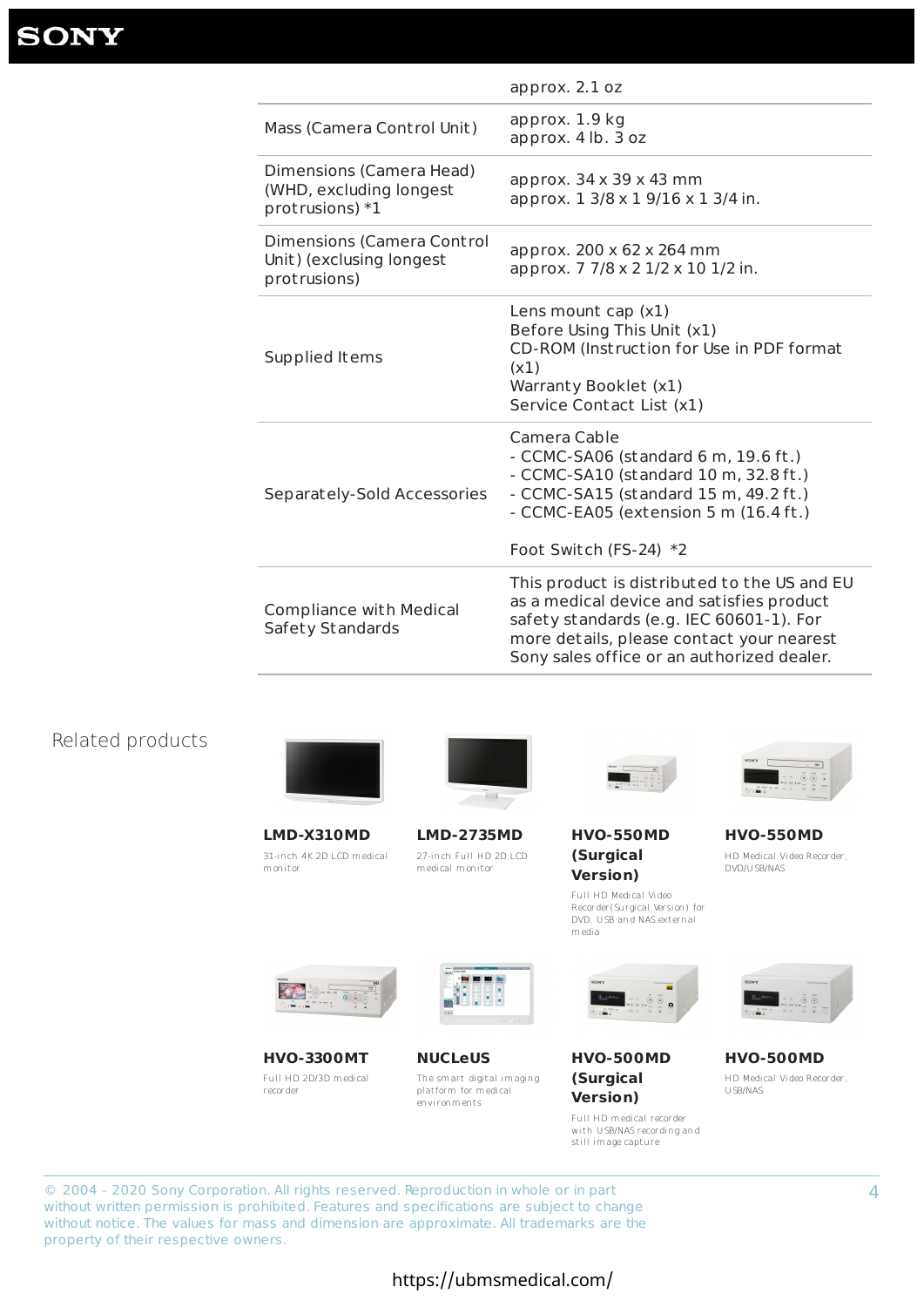# **SONY**



**HVO-550MD (Full HD Version)**

Full HD medical recorder with DVD/U SB/NAS recording